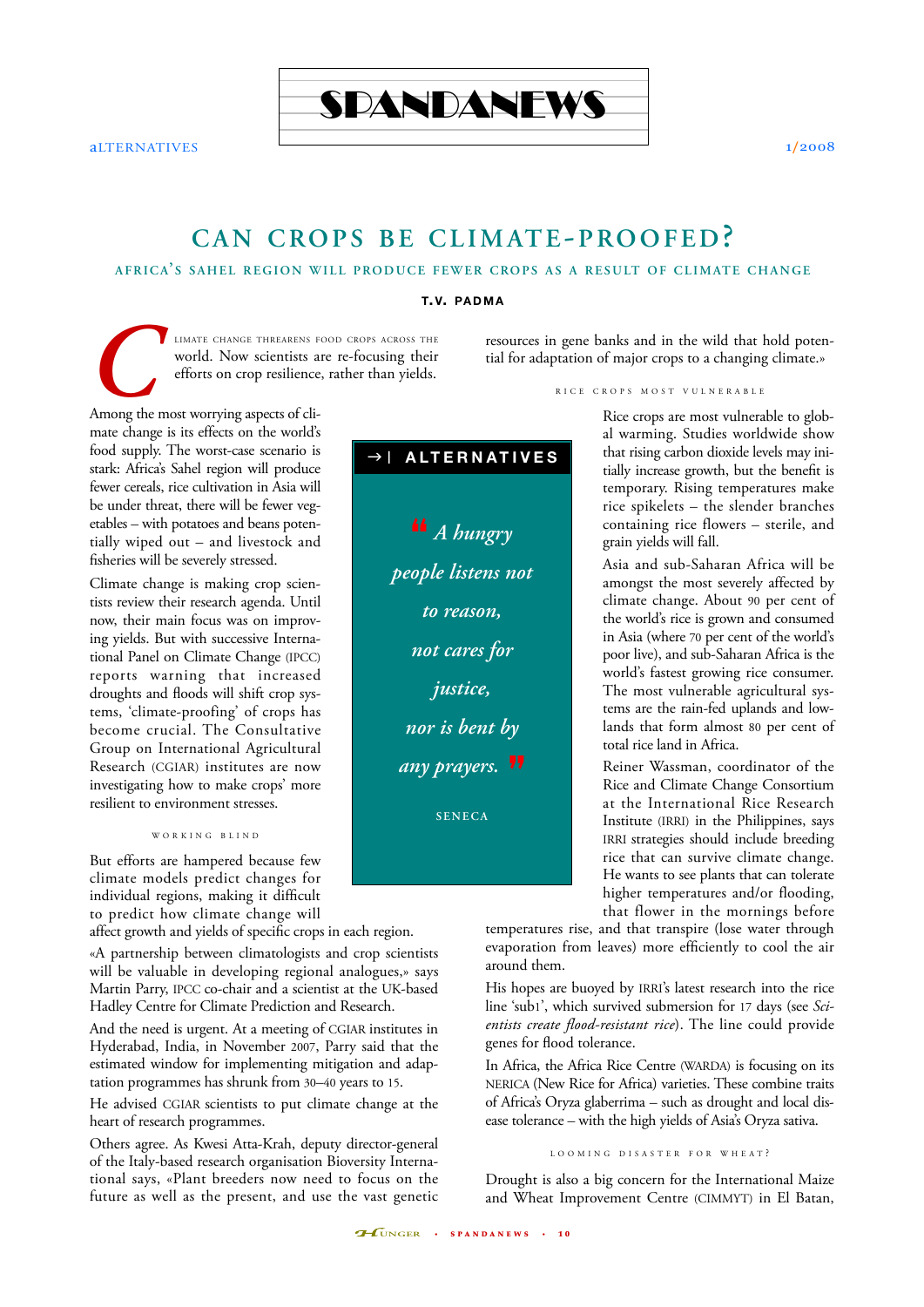Mexico. The IPCC's predictions of increasing droughts spell disaster for half of the developing world's wheat growing areas.

The problem is particularly acute in central and west Africa, where the poor depend on wheat but get an annual rainfall of less than 350mm, says CIMMYT scientist Rodomiro Ortiz.

CIMMYT has launched a hunt for drought tolerance in wild wheats and 'landraces' — traditional crops that have adapted to local conditions over centuries. The centre is also teaming up with the Japan International Research Centre for Agricultural Sciences to map drought-tolerant genes in wheat and maize.

CIMMYT is using its findings in both traditional breeding and genetic engineering programmes. For example, researchers are working on genetically engineered wheat containing the DREB gene of Arabidopsis thaliana – a relative of mustard plants – that may confer tolerance to drought, saline soils and low temperatures. CIMMYT is

testing yields of genetically engineered plants with the DREB gene under varying water stress.

However, Ortiz cautions that the plant is still experimental. Most published studies simulated drought conditions in greenhouses more rapidly than would occur naturally. Ortiz wants more experiments under natural water stress conditions.

## S HRINKING DIVERSITY

Scientists look for useful genes in plants grown only locally, and CIMMYT already has maize breeding programmes that work with local communities.

But researchers fear many useful wild species could disappear.

«Climate change is leading to significant losses of genetic resources in several regions of the world,» says Atta-Krah. He says diversity among crop species must be effectively conserved, managed, and used to improve crops and adapt to climate change.

One striking example of shrinking diversity is Latin America's beans. Peter Jones, a scientist at the International Centre for Tropical Agriculture (CIAT) in Columbia, says that of the 17 wild species of the Arachis genus – the pea family that includes the peanut – 12 will be extinct by 2055 due to climate change.

We must systematically map important bean species and ensure important collections have more than five live specimens, adds Jones.



The world's livestock are also in the danger zone. A 2006 assessment of global animal genetic resources by the UN Food and Agriculture Organization estimated that 70% of the world's unique livestock are in developing countries. Many breeds already risk extinction. On average, one livestock breed is lost every month, mainly due to globalisation of livestock markets.

Climate change will strike further blows. According to the International Livestock Research Institute (ILRI) in Kenya, climate change will affect livestock by changing the yield and nutritional quality of their fodder, increasing disease and disease-spreading pests, reducing water availability, and making it difficult to survive in extreme environments.

«Climate change will have impacts at the ecosystem level that are poorly understood,» says ILRI's deputy director-general for research, John McDermott. Effects will vary between the rain-fed highlands in the Great Lakes region of eastern Africa, the coastal regions of south, east and west Africa, and the forests of central Africa. The exact consequences for each ecosystem need to be analysed in detail.

## W ATER HOLDS THE KEY

The common theme in all these changes is water availability. Already, onethird of the world's people live in river basins where they face water scarcity. But climate change will have other effects on agricultural irrigation.

The timing and size of river flows will change, affecting river water schemes, says Colin Chartres, directorgeneral of the Sri-Lankabased International Water Management Institute. He adds that receding glaciers mean less water will be available in spring, which could affect some 17% of the world's population, includ-

ing those irrigating the Indus basin. Changes in groundwater recharge could also affect irrigation in China, India, Mexico and the United States.

Chartes says scientists need to go beyond coarse global models, and develop specific river-basin and farm-scale models of how climate change will affect river water availability and lake levels. He also calls for more precise models of how climate change may affect fish productivity in oceans, seas and inland fisheries.

#### A TENTATIVE START

As the problems become apparent, CGIAR centres are working on better understanding their implications.

The India-based International Centre for Research in Semi-Arid Tropics (ICRISAT) research strategy for 2007–2012 targets climate change issues in the short- and medium-to-longer term.